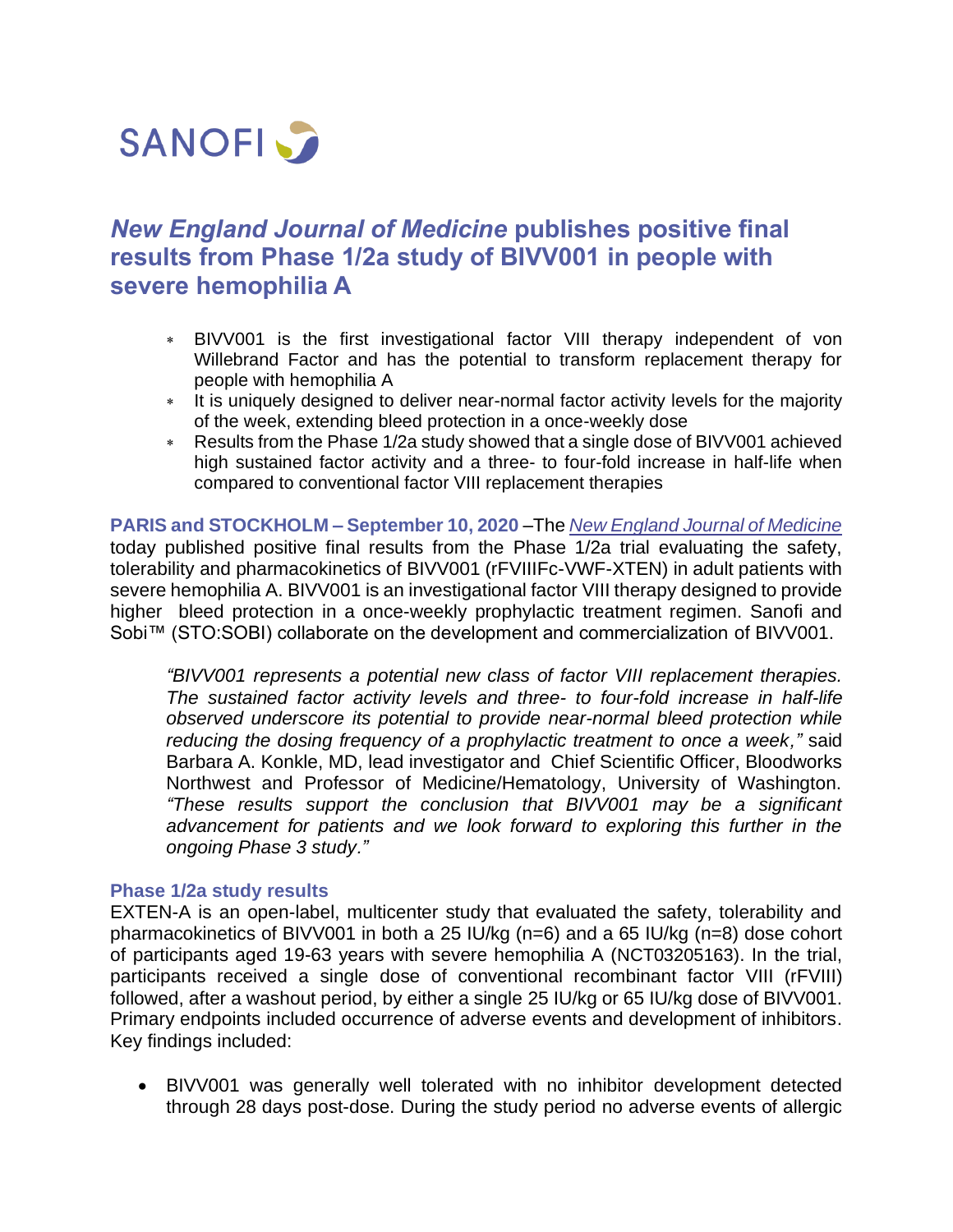reaction, anaphylaxis, or clinically meaningful treatment-related adverse events were reported.

- In the 65 IU/kg dose cohort, a single dose of BIVV001 achieved a FVIII half-life of 43 hours, a greater than three-fold increase from the 13-hour half-life observed with rFVIII. Mean factor VIII activity level was ≥51% and in the normal range for four days, and 17% at seven days post BIVV001 infusion.
- In the 25 IU/kg cohort, a single dose of BIVV001 achieved a FVIII half-life of 38 hours, a four-fold increase from the 9-hour half-life observed with rFVIII, with a mean factor activity level of 5% at seven days post BIVV001 infusion.

Factor activity levels refer to the amount of factor VIII in a person's blood and are used to determine the severity of a person's disease. Participants enrolled in the EXTEN-A trial have severe hemophilia A (factor levels of <1%). Moderate hemophilia A is characterized by factor levels of 1-5%, and mild hemophilia A is from 5 - 40%.

# **A potential to transform factor replacement therapy for hemophilia A**

The half-life of conventional factor VIII therapy is constrained by the von Willebrand factor's (VWF) chaperone effect, which is believed to limit the time the factor remains in the body. BIVV001 is the first factor VIII therapy under development that has been shown to break through the VWF ceiling, thus allowing people with hemophilia A to potentially move toward normal factor activity levels for the majority of the week.

*"As part of our overall commitment to the hemophilia community, we are excited by the clinical potential of BIVV001 to overcome the limitations of current factor VIII therapies,"* said Dietmar Berger, Global Head of Development and Chief Medical Officer at Sanofi. "*The New England Journal of Medicine's publication of these early results support the possibility of BIVV001 to provide people with hemophilia A with higher protection for longer, which could allow them to lead a more active life. We look forward to providing future updates as we continue to evaluate BIVV001 in Phase 3 development."*

*"Factor VIII replacement therapy remains a cornerstone of care in hemophilia A and is a single therapy that can be used across numerous treatment scenarios including, prophylaxis, acute bleed control and perioperative management,"* said Ravi Rao, Head of R&D and Chief Medical Officer at Sobi. "*BIVV001 has the potential to advance factor replacement therapy further by offering patients and physicians near-normal factor levels for the majority of the week whilst reducing treatment burden. We look forward to exploring this further in the Phase 3 study."*

# **Phase 3 XTEND-1 study**

The safety and efficacy of BIVV001 is currently being evaluated in the ongoing Phase 3 XTEND-1 study in previously treated patients ≥12 years of age (n=150) with severe hemophilia A. XTEND-1 is an open-label, non-randomized interventional study with two parallel assignment arms. Participants in the prophylaxis arm will receive a weekly prophylactic 50 IU/kg dose of BIVV001 for 52 weeks. Participants in the on-demand arm will receive BIVV001 (50 IU/kg) on demand for 26 weeks followed by a switch to BIVV001 weekly prophylaxis for another 26 weeks.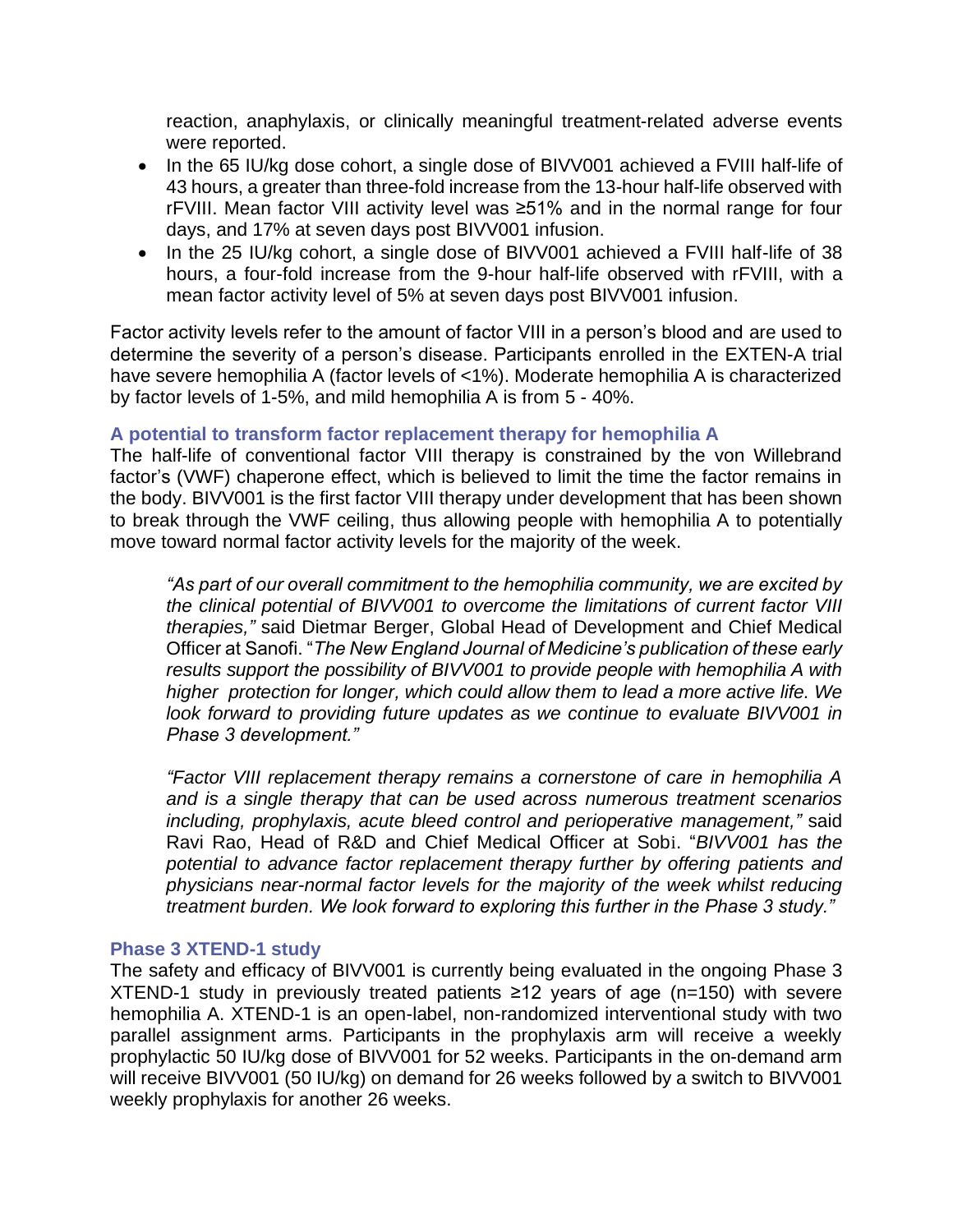## **About BIVV001**

BIVV001 (rFVIIIFc-VWF-XTEN) is a novel and investigational recombinant factor VIII therapy that is designed to extend protection from bleeds with once-weekly prophylactic dosing for people with hemophilia A. BIVV001 builds on the innovative Fc fusion technology by adding a region of von Willebrand factor and XTEN polypeptides to extend its time in circulation. It is the first investigational factor VIII therapy that has been shown to break through the von Willebrand factor ceiling, which imposes a half-life limitation on current factor VIII therapies. BIVV001 was granted orphan drug designation by the US Food and Drug Administration in August 2017 and the European Commission in June 2019. BIVV001 is currently under clinical investigation and its safety and efficacy have not been reviewed by any regulatory authority.

### **About Sobi**

Sobi is a specialised international biopharmaceutical company transforming the lives of people with rare diseases. Sobi is providing sustainable access to innovative therapies in the areas of haematology, immunology and specialty indications. Today, Sobi employs approximately 1,400 people across Europe, North America, the Middle East, Russia and North Africa. In 2019, Sobi's revenues amounted to SEK 14.2 billion. Sobi's share (STO:SOBI) is listed on Nasdaq Stockholm. You can find more information about Sobi at [www.sobi.com.](http://www.sobi.com/)

#### **About Sanofi**

Sanofi is dedicated to supporting people through their health challenges. We are a global biopharmaceutical company focused on human health. We prevent illness with vaccines, provide innovative treatments to fight pain and ease suffering. We stand by the few who suffer from rare diseases and the millions with long-term chronic conditions.

With more than 100,000 people in 100 countries, Sanofi is transforming scientific innovation into healthcare solutions around the globe.

Sanofi, Empowering Life